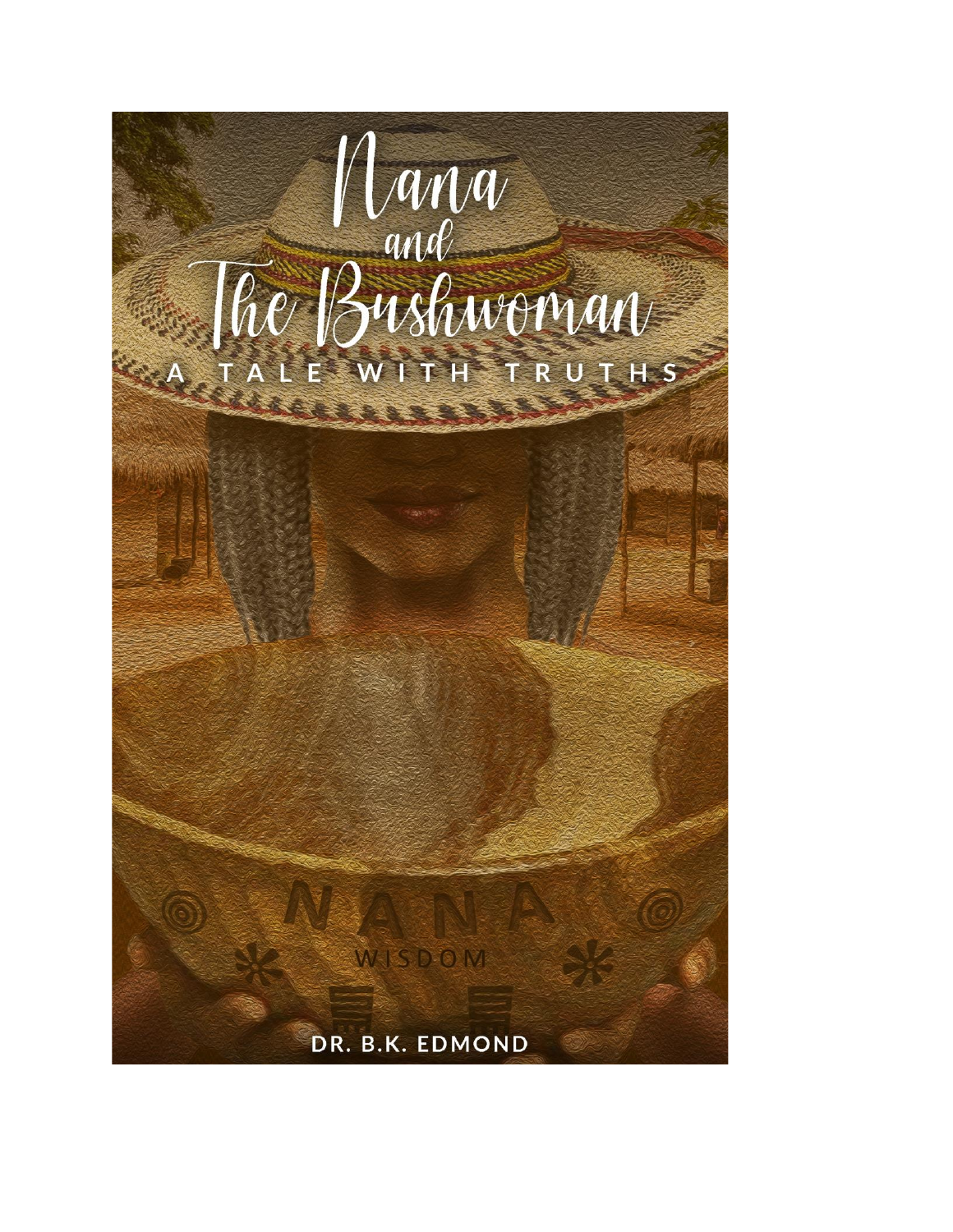

### **NANA AND THE BUSHWOMAN AUDIOBOOK PDF By Dr. B.K. EDMOND**

### **A Short Story with truths, dedicated to the wisdom, versatility and greatness of African women, African American women and their sisters of all hues and colors throughout this world.**

This is a work of fiction. The names characters and incidents are products of the authors imagination or used fictitiously, and any resemblance to actual persons living or dead, businesses, companies events or village locales is entirely coincidental. Some parts have been fictionalized in varying degrees for various purposes.

Copyright © Byron K. Edmond 2020

All rights reserved. The moral rights of the author have been asserted. No part of this publication may be reproduced, stored in a retrieval system, or transmitted in any form or by any means, electronic, mechanical, photocopying, recording or otherwise, without prior permission in writing of the author.

Info@TheBEdmondProject.com 5320 Woodnote Lane, Columbia MD 21044

Credits: Illustrations by Zsa Zsa Lambert and Nexxlevel RTR Solutions Cover design by Orlando Orange

ISBN:

First Edition JULY 2020 This audiobook edition first published 2020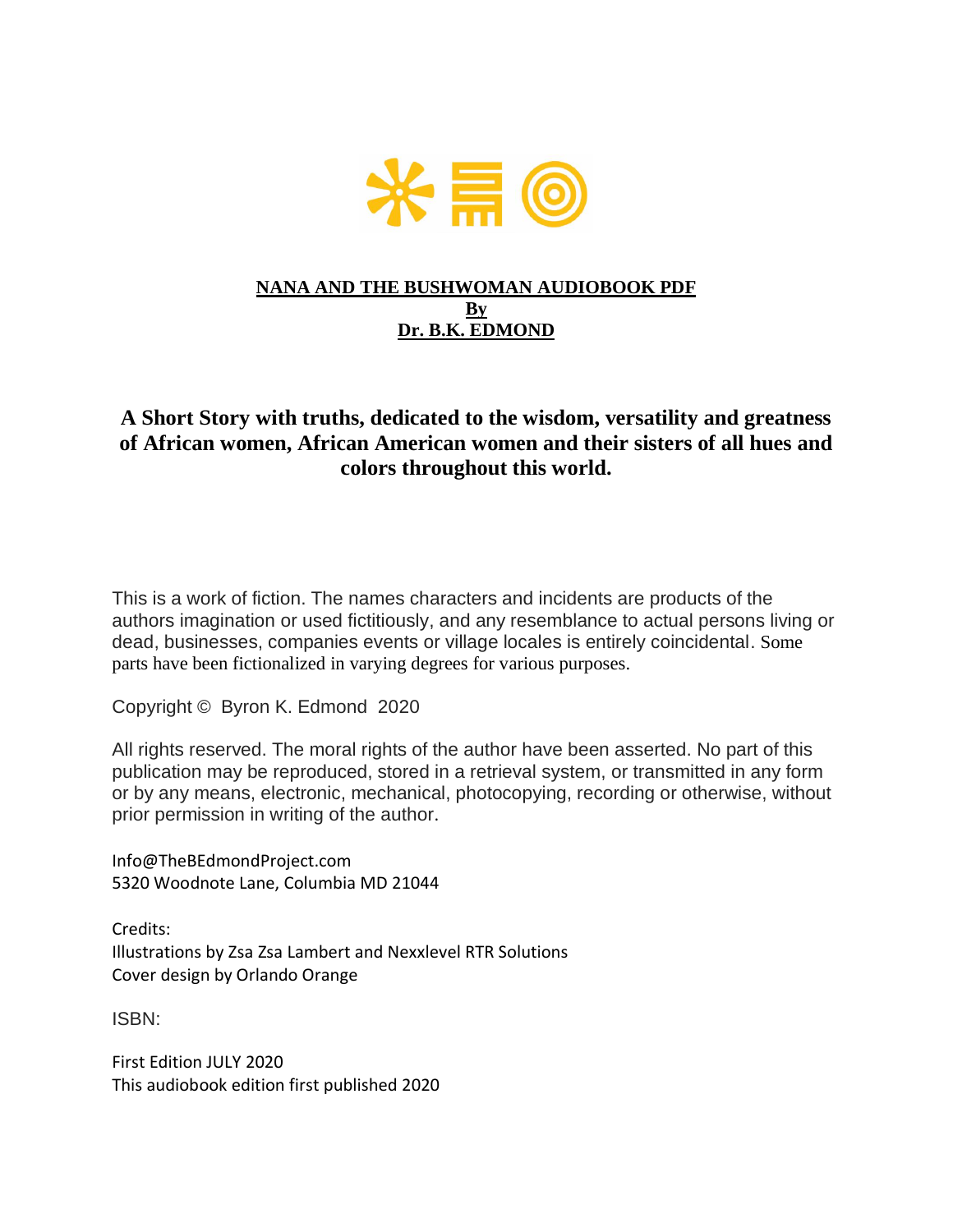

**For hundreds of years Adinkra Symbols have been used in West Africa to display concepts and ideas as well as to remind people daily of parables and themes on life. Art is a powerful part of daily life as objects ranging from royal seats to dresses, pottery and architecture are adorned with the Adinkra art symbols. They are ingrained in the fabric and the culture of West Africa.**

**The Definition of a "Big Woman" - A woman with strong opinions and strong leadership qualities who is capable of functioning in the corridors of power on par with men. A modern woman of respect whose role in greater society is to fill the space created by Yaa Asantewaa, The Queen Mother of the Ashanti who was never conquered.** 

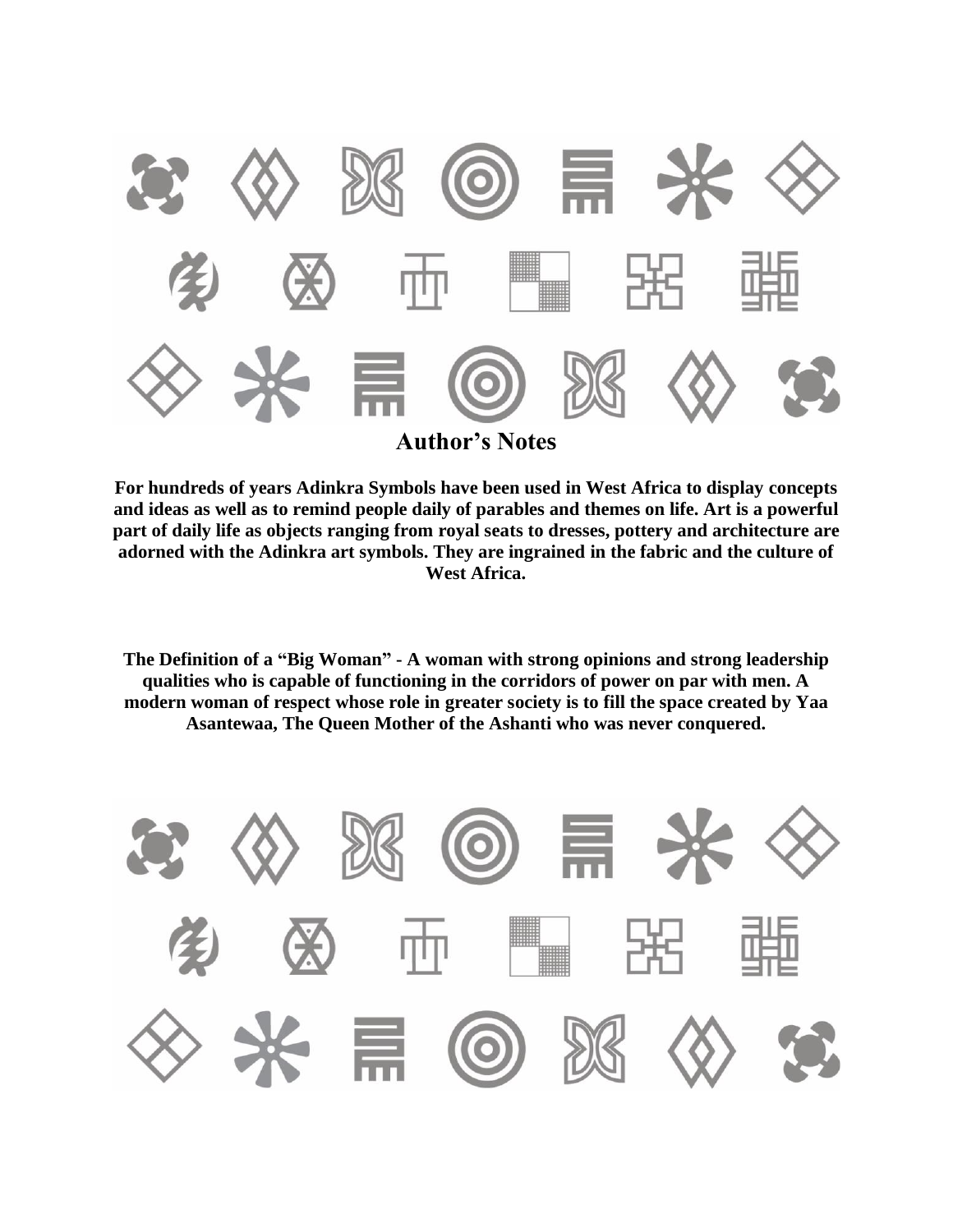**Wisdom-ANANSE NTONTAN**,



Versatility - NKYINKYIM



**Greatness - ADINKRAHENE.** 

 $\ddot{\phantom{a}}$ 



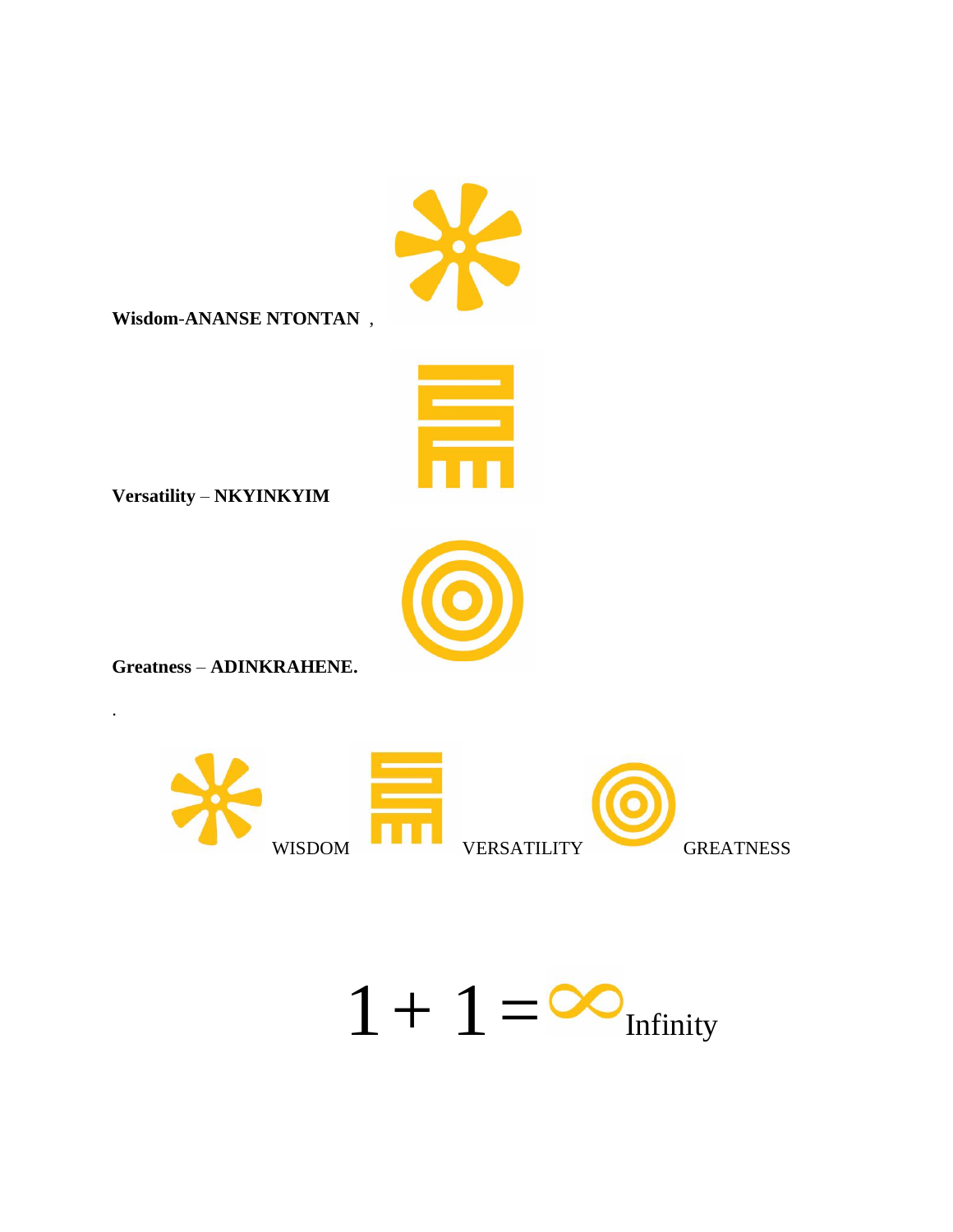#### **Afterword**

Breast cancer affects 1 in 9 women of African descent and is one of the leading cancers affecting women globally. Once diagnosed, women of African descent have a 30-40% higher death rate, are diagnosed at more advanced stages and have a higher incidence of the more aggressive "triple negative" breast tumors. In Ghana, 70% of breast cancers are diagnosed at an advanced stage. In 2018, African American women were recognized as high risk for the disease by the American College of Radiology and Society of Breast Imaging. Early diagnosis is the key. Having a breast cancer risk screen [\(https://bcrisktool.cancer.gov/\)](https://bcrisktool.cancer.gov/) between the ages of 25 and 30 to develop a tailored lifetime breast health plan is the first step to early diagnosis. A tailored plan might incorporate the basic self-knowledge of monthly self-breast exams with a phase in, as one ages, of screening mammograms, ultrasounds, MRI's, and genetic testing.( See website [www.sistersbychoice.org](http://www.sistersbychoice.org/) Increased awareness and improved health care access may help improve survival. With new technology, the options for breast sparing techniques are available in cases of early diagnosis. Survivor's sharing with family and friends can remove its stigma and spread the knowledge that breast cancer can be beat and full lives await those who pass through the trial. In turn, keeping one's diagnosis and experience a secret can hurt those you love the most. **May the burden of the secrets of mothers, daughters, sisters, and aunts who have suffered in silence and perished in fear be released this day**. **Through Wisdom, Versatility and Greatness may each of us commit to seize all of life's blessings and live!**

B. Edmond

**This passionate story with truths is written In honor of Mrs. Lee Dorothy Edmond In memory of Delisa M. Jordan gone, but not forgotten since Aug 12, 1997 In memory of Karen "Boom Boom" Hart lost on the book's final draft date, July 14, 2020**

**SELF BREAST EXAM FINGERTIP MOVEMENTS in the shape of Wedges, Lines and Circles correspond to the lifesaving Adinkra Symbols for Wisdom , Versatility and Greatness.**

**Standard Teaching Wedges Lines Circles**

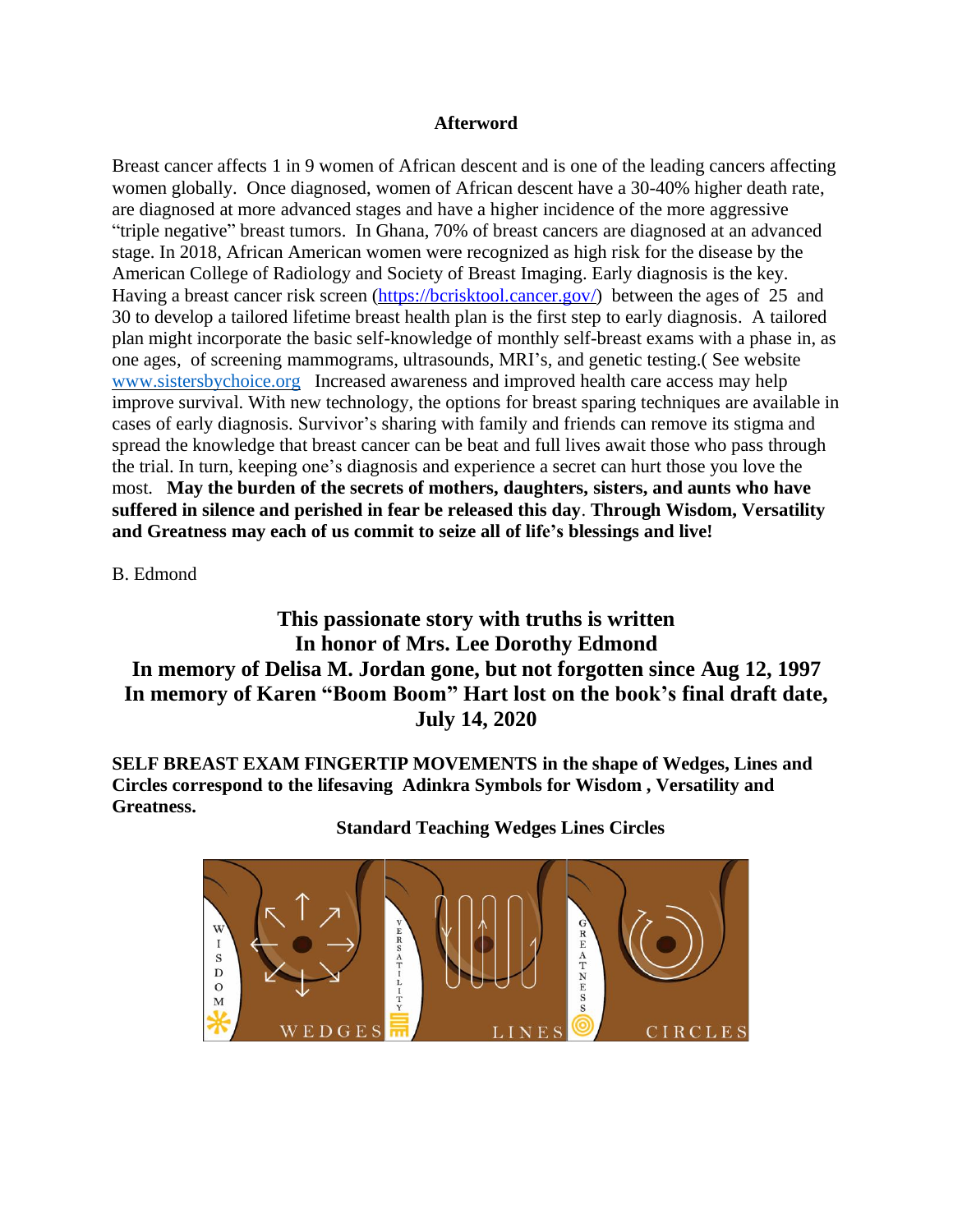## **New Teaching WISDOM**





# **GREATNESS**

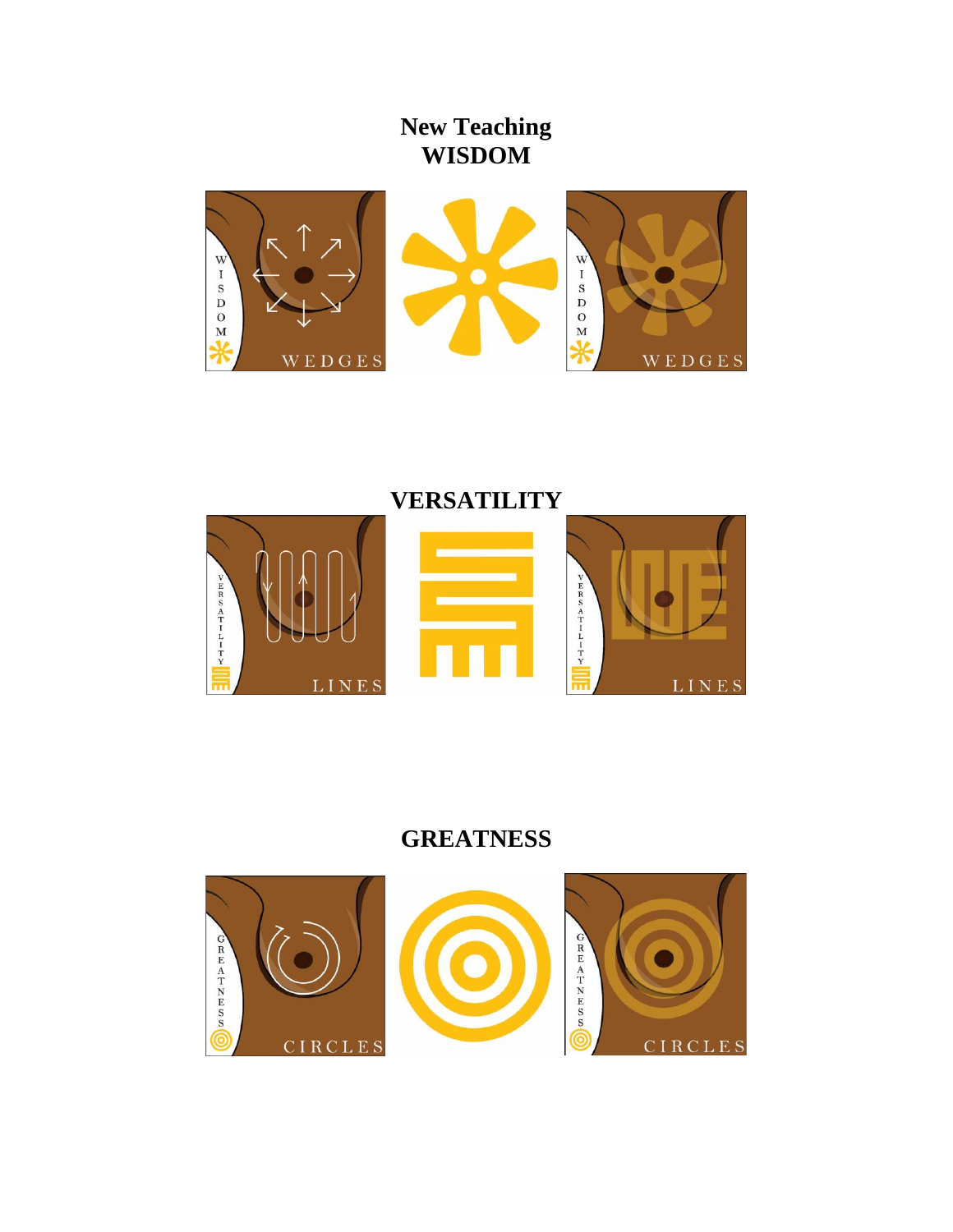### **THE KEY IS EARLY DIAGNOSIS**



### **Keys to early diagnosis:**

- 1. **Know your body**: Check once a month near the same time of the month. Looking for skin changes, dimpling, redness, lumps
- 2. **Get a Free Risk Assessment** at [\(https://bcrisktool.cancer.gov/](https://bcrisktool.cancer.gov/) )and create a life time breast care plan that includes a target age when to start regular screening with a combination of mammograms, ultrasounds, MRI's and genetic testing.
- 3. **Have an up to date source for Knowledge**: Save, share and post the website [www.sistersbychoice.org](http://www.sistersbychoice.org/) as far as possible to serve as a quality reference for women's health. For the latest research trends on breast health please visit The Susan Love Research Foundation site at. <https://drsusanloveresearch.org/>

**The Cause**: Partial proceeds from this story are directed to support:

**The Pink Frog Foundation**: An Atlanta based non-profit dedicated to providing support services with compassion to breast cancer patients and their families. [www.thepinkfrogfoundation.org](http://www.thepinkfrogfoundation.org/) , P.O. Box 25044, Atlanta, Georgia 30325, Telephone 404. 984.FROG(3764) [info@thepinkfrogfoundation.org](mailto:info@thepinkfrogfoundation.org)

**Sisters By Choice**: Founded by Dr. Rogsbert Phillips-Reed, M.D., FACS is a multifaceted non profit organization promoting breast cancer awareness and providing mammograms, breast exams ,free educational seminars, workshops and health fair screening. [www.sistersbychoice.org](http://www.sistersbychoice.org/) 5910 Hillandale Drive, Suite 104, Lithonia GA 30058, Phone 770-987-2951, FAX 678-418- 3995, info@sistersbychoice.org

### **Acknowledgments**

Special Thanks to Regenia and Jordan Edmond, Miss Cassandra Edmond, Mrs. Deborah Bolden, Miss Zsa-Zsa Lambert- Hall and Nexxlevel RTR productions, Mrs. Lydia Darko. Ms. Kathryn V. Stanley, Mrs. Kathleen Edmond, Dr. Mary Lindsay Barber, Miss. Mariah Barber, Mrs. Lillian Omaboe Elizabeth Hayford, Mrs. Carol Patterson, Mrs. Eva Okine, Mrs. Janice B. Basham, , A.J. of the WouldaCouldaShoulda Club, Mrs. Barbara Lamptey- Sampson Orlando the Designer, Dr. Lauren Bolden, The Infinity Team, Dr. Lori Edmond Paschal , Mr. Nicholas Taylor, Mr. Joshua Reed , Dr. Dexter Haywood, Dr. Eric T. Washington.